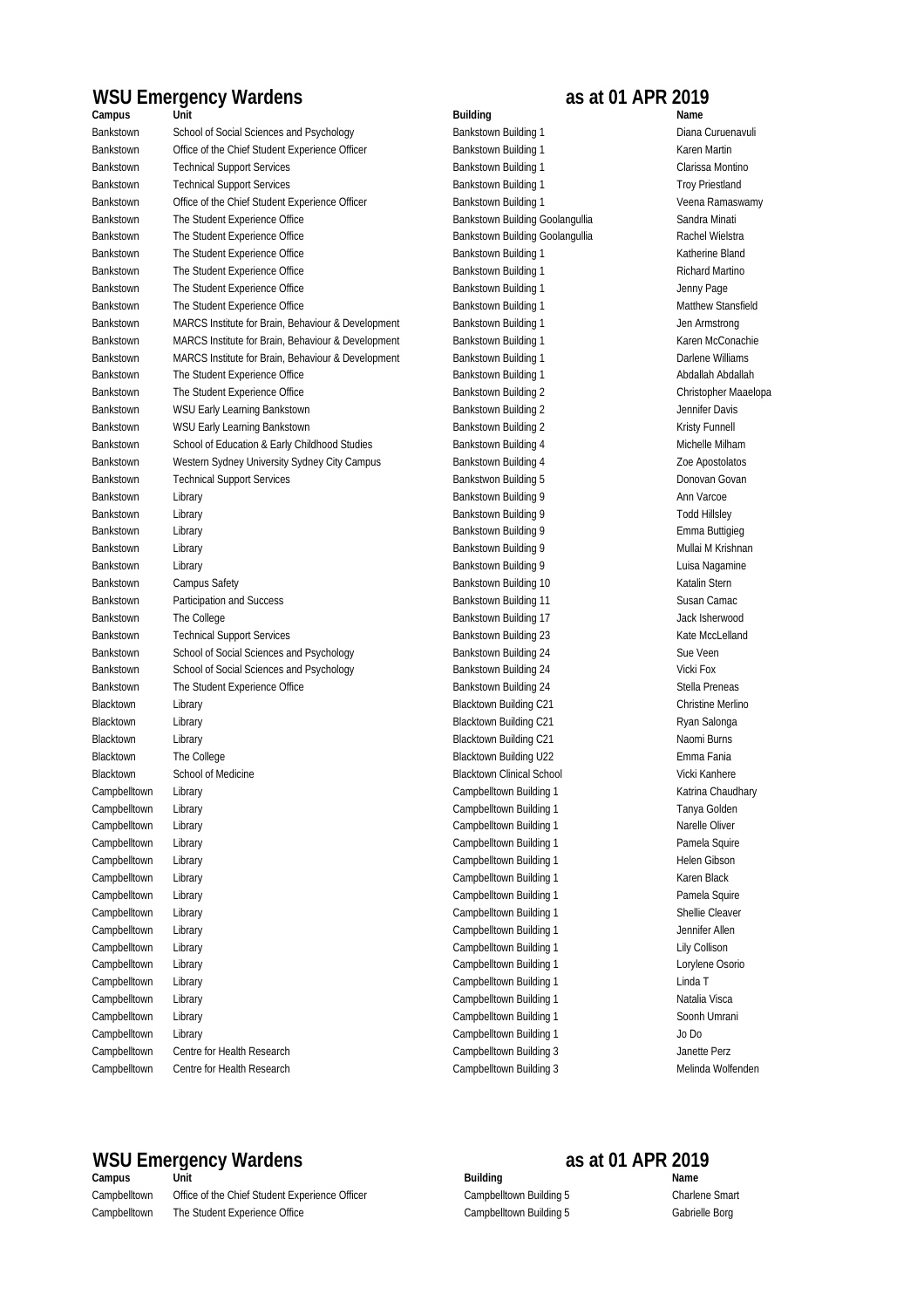Campbelltown Building 6 Campbelltown Bobbies Café Diana Higgins Campbelltown Bobbies Café **Sharon Rice and Campbelltown Building 6** Sharon Rice Sharon Rice Campbelltown School of Science & Health Shawan Karan Shawan Karan Shawan Karan Shawan Karan Shawan Karan Shawan Karan Campbelltown School of Science & Health **Chris Mylecharane** Campbelltown Building 8 Chris Mylecharane Campbelltown School of Medicine Margaret Meade (Campbelltown Building 30 Margaret Meade Margaret Meade Margaret Meade Campbelltown Building 30 Campbelltown School of Medicine Penny Lee Campbelltown Building 30 Campbelltown School of Medicine Carl Parsons Campbelltown Building 30 Campbelltown School of Medicine Tae McKnight Campbelltown Building 30 Campbelltown School of Medicine Chandra Malladi Campbelltown Office of DVC & VP (Research and Innovation) Campbelltown Building 30 Emma Kuebler Campbelltown Technical Support Services Chris Wang Campbelltown Building 24 Chris Wang Chris Wang Campbelltown Technical Support Services and the Campbelltown Building 24 and the Andrew Bryant Campbelltown Technical Support Services and the Campbelltown Building 24 Nicole Joel Nicole Joel Campbelltown School of Computing, Engineering and Mathematics Campbelltown Building 26 Vojislav Ilic Campbelltown School of Nursing and Midwifery **Campbelltown Building 26** Danielle Fabre Campbelltown School of Science and Health Amanda Young Campbelltown Building 24 Campbelltown Building 24 Amanda Young Campbelltown School of Science and Health Marine Lye Campbelltown Building 24 Marine Lye Campbelltown School of Science and Health Nicole Peel School of Science and Health Nicole Peel School of Science and Health Nicole Peel Campbelltown Technical Support Services example of the Campbelltown Building 24 Brendan Howe Campbelltown Technical Support Services Campbelltown Building 24 Laura Salado-Vega Campbelltown Technical Support Services Jody Ellul Campbelltown School of Science and Health Sam Merlin Sam Merlin Sam Merlin Sam Merlin Sam Merlin Campbelltown School of Science and Health **Robert Close** Campbelltown Building 22 Campbelltown The Student Experience Office Superintent Campbelltown Building 22 Gina Ghalayini Campbelltown Information Technology & Digital Services Campbelltown Building 23 Darrin Bailey Campbelltown Technical Support Services extending the Campbelltown Building 24 Scott Wheatley Campbelltown School of Science and Health **Jo-Anne Chuck** Campbelltown Building 24 Jo-Anne Chuck Campbelltown Technical Support Services and the Campbelltown Building 17 Julie Witcombe Campbelltown NICM Health Research Institute Mitchell Low Campbelltown Building 18 Mitchell Low Campbelltown Technical Support Services Catherine Phillips Catherine Phillips Catherine Phillips Campbelltown School of Science and Health Shona Papalia Shona Papalia Campbelltown Building 20 Shona Papalia Campbelltown Technical Support Services Sean Raftry Campbelltown Building 20 Sean Raftry Campbelltown School of Science and Health Allan Torres Campbelltown Building 21 Allan Torres Campbelltown Information Technology & Digital Services Campbelltown Building 12 Leeone Thompson Campbelltown Information Technology and Digital Services Campbelltown Building 12 Simon Hedges Campbelltown Technical Support Services and the Campbelltown Building 15 Maria Matriano Cambelltown Technical Support Services **Ramila Kc** Campbelltown Building 15 Ramila Kc Campbelltown School of Nursing and Midwifery **Barbara Leckie** Campbelltown Building 15 Barbara Leckie Campbelltown The Student Experience Office **Marta Vincent** Cambelltown Building 16 Marta Vincent Campbelltown School of Science & Health Shaan Floyd Shaan Floyd Shaan Floyd Shaan Floyd Campbelltown School of Science & Health Manjula Perera Campbelltown Building 8 Manjula Perera Campbelltown School of Science & Health Campbelltown Building 8 Chun Ho Campbelltown School of Science & Health Campbelltown Building 8 Campbelltown Building 8 Campbelltown School of Science & Health School of Science & Health Smitha Parameswaran Campbelltown Building 8 Campbelltown School of Science & Health Miles Mcinerney Campbelltown Building 8 Miles Mcinerney Campbelltown School of Nursing and Midwifery **Emma Flack** Campbelltown Building 7 Campbelltown School of Nursing and Midwifery Campbelltown Building 7 Campbelltown Building 7 Lorraine Williams Campbelltown School of Science & Health Sonja Starkovska Campbelltown Buliding 8 Sonja Starkovska Campbelltown School of Science & Health Campbelltown Building 8 Campbelltown Building 8 Campbelltown Office of the Chief Student Experience Officer Campbelltown Building 5 Kerrie Manning Campbelltown Office of the Chief Student Experience Officer Campbelltown Building 5 Penny Lee Campbelltown National Institute of Complementary Medicine Suzannah Bourchier Campbelltown Building 5 Suzannah Bourchier Campbelltown School of Nursing and Midwifery **Natage School of School of Australian** Boyce Campbelltown Building 7

Campbelltown Building 5 Campbelltown Building 5 Campbelltown Building 5 Campbelltown Building 7 Campbelltown Building 7 Campbelltown Building 7 Campbelltown Buliding 8 Campbelltown Building 8 Campbelltown Building 8 Campbelltown Building 8 Campbelltown Building 8 Campbelltown Building 8 Campbelltown Building 8 Campbelltown Building 8 Campbelltown Building 12 Campbelltown Building 12 Campbelltown Building 15 Campbelltown Building 15 Campbelltown Building 15 Cambelltown Building 16 Campbelltown Building 17 Campbelltown Building 18 Campbelltown Building 20 Campbelltown Building 20 Campbelltown Building 20 Campbelltown Building 21 Campbelltown Building 21 Campbelltown Building 22 Campbelltown Building 22 Campbelltown Building 23 Campbelltown Building 24 Campbelltown Building 24 Campbelltown Building 24 Campbelltown Building 24 Campbelltown Building 24 Campbelltown Building 24 Campbelltown Building 24 Campbelltown Building 24 Campbelltown Building 24 Campbelltown Building 24 Campbelltown Building 24 Campbelltown Building 26 Campbelltown Building 26 Campbelltown Building 30

## WSU Emergency Wardens<br> **Examples as at 01 APR 2019**<br> **Alleng as at 01 APR 2019**

Campbelltown School of Medicine Campbelltown Building 30 David Harman Campbelltown School of Medicine New Susan Smith Susan Smith Susan Smith Susan Smith Susan Smith Susan Smith Susan Smith Campbelltown Building 30 Campbelltown School of Medicine Jenny Mcdonald Campbelltown School of Medicine New State State State State State State State State State State State State St Campbelltown Technical Support Services Campbelltown Building 30 Ashleigh Deschamps Campbelltown Technical Support Services and Campbelltown Building 30 Nikola Mills Campbelltown The Student Experience Office Cample Campbelltown Building 30 Rachel Brown

**Building** Campbelltown Building 30 Campbelltown Building 30 Campbelltown Building 30

# **Campus Unit Name**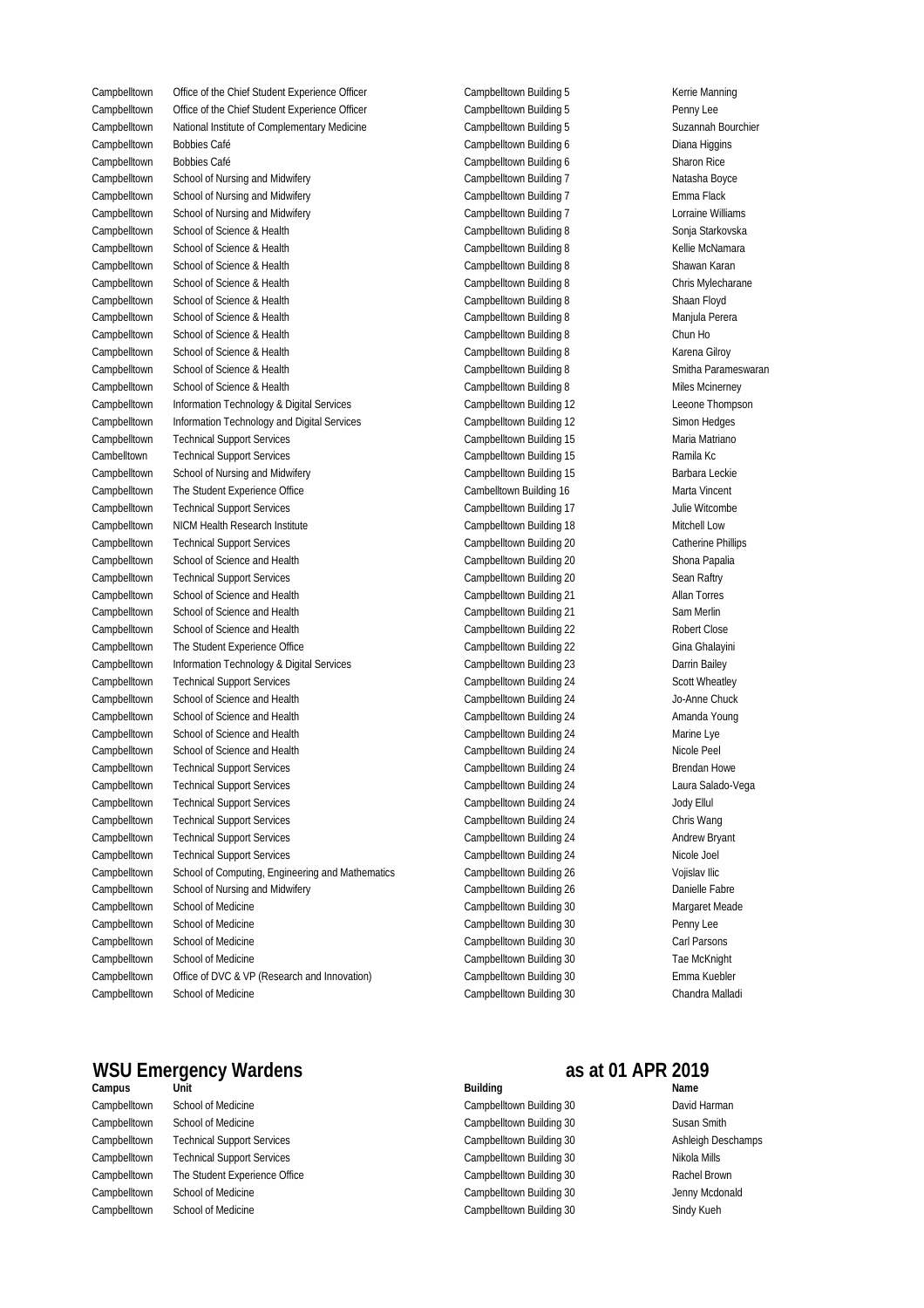Hawkesbury School of Science and Health Carmina Rositano Carmina Rositano Carmina Rositano

Campbelltown Building 30 Campbelltown School of Medicine Jane Graves Campbelltown School of Medicine Rachel Brown Campbelltown Building 30 Rachel Brown Rachel Brown Campbelltown Building 30 Campbelltown School of Medicine Michael O'Connor Campbelltown Building 30 Campbelltown School of Medicine Jerry ZhouCampbelltown Building 30 Campbelltown School of Medicine Yossi Buskila Campbelltown Building 30 Campbelltown School of Medicine Cynthia Bailey Campbelltown Building 30 Campbelltown School of Medicine James Dunn Campbelltown Building 30 Campbelltown School of Medicine Tracey Dengate Campbelltown Building 30 Campbelltown School of Medicine Vicki Bradley Campbelltown Building 30 Campbelltown School of Medicine Shay Carter Campbelltown Building 30 Campbelltown School of Medicine Caroline Joyce Mcarthur Clinical School Campbelltown School of Medicine Ros Nolan Mcarthur Clinical School Campbelltown School of Medicine Tina Banks Hawkesbury Building G1 Hawkesbury Library Judi Angus Hawkesbury Building G1 Hawkesbury Library Kelly Austin Hawkesbury Building G1 Hawkesbury Library Michael Carroll Hawkesbury Technical Support Services The State of Hawkesbury Building K12 Judy Gray Hawkesbury The Student Experience Office Nigel Hyland Hawkesbury Building J9 Nigel Hyland Hawkesbury Technical Support Services and the Mark Emanuel Hawkesbury Building K1 and Mark Emanuel Hawkesbury Technical Support Services and the Michael Franklin Hawkesbury Building K2 Michael Franklin Hawkesbury Office of the Chief Student Experience Officer Student American Hawkesbury Building K4 Julie Langford Hawkesbury The Student Experience Office Student Student Student Hawkesbury Building K4 Kerry Hadfield Hawkesbury Office of University Secretary and General Counsel Hawkesbury Building K10 Jo Rooke Hawkesbury Technical Support Services Contact Archives Hawkesbury Building H8 Leanne Moody-Hardaker Hawkesbury School of Nursing and Midwifery Channel Communisty Hawkesbury Building H8 Leigh McCarthy Hawkesbury Technical Support Services The Control of Hawkesbury Building J4 Dale Reid Hawkesbury Technical Support Services The Stephenson Claren Stephenson Hawkesbury Building J4 Karen Stephenson Hawkesbury Technical Support Services The Support Services Hawkesbury Building J4 Judith Gray Hawkesbury Technical Support Services and the Marnie Kuckinskas Marnie Kuckinskas Marnie Kuckinskas Hawkesbury Information Technology & Digital Services **Makesbury Building G7** Verasamy Ramachandra Hawkesbury Office of the PVC (Learning Transformations) Hawkesbury Building H4 Helen Angelakis Hawkesbury The Hawkesbury Institute for the Environment Charles Hawkesbury Building H4 Clisa Davison Hawkesbury Strategic Procurement and Services Sonya Cachia Hawkesbury Building H5 Sonya Cachia Hawkesbury Information Technology and Digital Services Show Hawkesbury Building H5 Simon Beveridge Hawkesbury Information Technology and Digital Services **Anthony Hawkesbury Building H5** Anthony Mok Hawkesbury Strategic Procurement and Services entertainment of Hawkesbury Building G7 Helen Reid Hawkesbury Information Technology & Digital Services Frank Hawkesbury Building G7 Julie Xu Hawkesbury Information Technology & Digital Services Mark Leon Hawkesbury Building G7 Mark Leon Hawkesbury Information Technology & Digital Services Monica Lantay Hawkesbury Building G7 Monica Lantay Hawkesbury Information Technology & Digital Services Nabil Mansour Hawkesbury Building G7 Nabil Mansour Hawkesbury Information Technology & Digital Services **Franking Building States** Hawkesbury Building G7 Phillip Gauke Hawkesbury School of Science and Health Carmina Rositano Carmina Rositano Carmina Rositano Hawkesbury Information Technology & Digital Services **Brown Baker** Hawkesbury Building G6 **Darrin Baker** Hawkesbury Information Technology & Digital Services **Brown Services** Hawkesbury Building G6 **David Brown** Hawkesbury Strategic Procurement and Services **Ansar Alice Strategie Constructs** Hawkesbury Building G7 Ansar Ali Hawkesbury Information Technology & Digital Services **Barry Communist Club Hawkesbury Building G7** Darren Wilkins

Hawkesbury Building G6 Hawkesbury Building G6 Hawkesbury Building G6 Hawkesbury Building G7 Hawkesbury Building G7 Hawkesbury Building G7 Hawkesbury Building G7 Hawkesbury Building G7 Hawkesbury Building G7 Hawkesbury Building G7 Hawkesbury Building G7 Hawkesbury Building G7 Hawkesbury Building H4 Hawkesbury Building H4 Hawkesbury Building H5 Hawkesbury Building H5 Hawkesbury Building H5 Hawkesbury Building H8 Hawkesbury Building H8 Hawkesbury Building J4 Hawkesbury Building J4 Hawkesbury Building J4 Hawkesbury Building J4 Hawkesbury Building J9 Hawkesbury Building K1 Hawkesbury Building K2 Hawkesbury Building K4 Hawkesbury Building K4 Hawkesbury Building K10 Hawkesbury Building K12

## WSU Emergency Wardens<br> **Examples as at 01 APR 2019**<br> **Building as at 01 APR 2019**

**Unit** Technical Support Services Hawkesbury Hawkesbury Building K12 Linda Westmoreland Technical Support Services Technical Support Services Hawkesbury Fechnical Support Services and the Chick Chilby Hawkesbury Building K12 Chick Chilby Chick Chilby Technical Support Services Technical Support Services Hawkesbury Hawkesbury Building K12 Ellen Braybon Hawkesbury Technical Support Services Hawkesbury Building K12 Sahar Van Dyk Hawkesbury Fechnical Support Services entitled and the Markesbury Building K12 Sharleen Hamersma Technical Support Services Hawkesbury Hawkesbury Building K12 Anjali Ratnanjali Technical Support Services Hawkesbury Hawkesbury Building K12 Jessica Jackson Hawkesbury Technical Support Services The Control of Hawkesbury Building K12 Trissy Herlina Hawkesbury Technical Support Services The Control of Hawkesbury Building K12 Amelia Hunt Hawkesbury Technical Support Services The Control of Hawkesbury Building K12 Michael Duncan

## **Campus Building Name**

Hawkesbury Building K12

Technical Support Services Hawkesbury Hawkesbury Building K12 Kristin Abela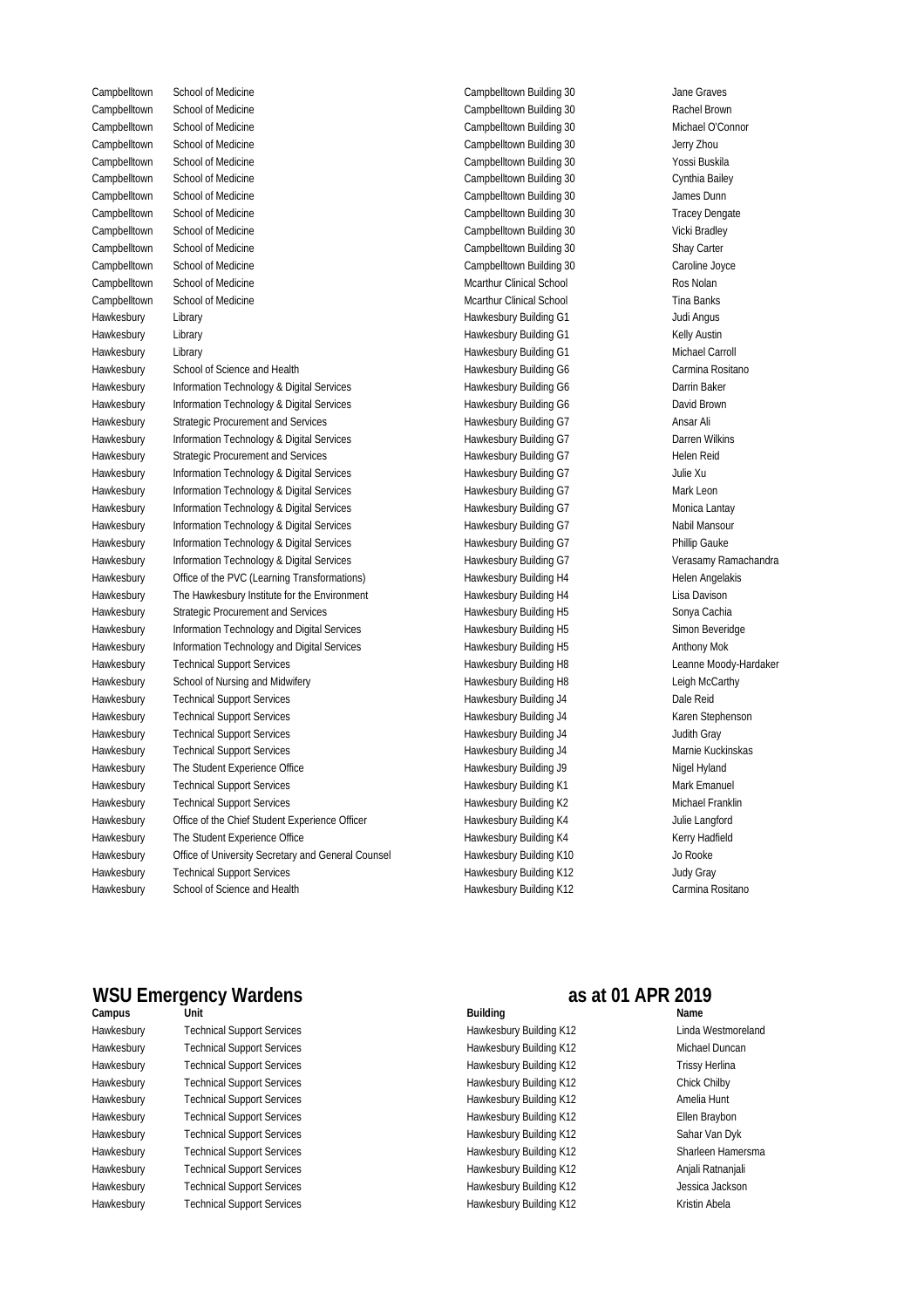Technical Support Services Hawkesbury Hawkesbury Building K16 Trissy Herlina Hawkesbury Bawkesbury Institute for the Environment Building L3 Hawkesbury Building L3 Paul Rymer Hawkesbury Office of the PVC (Learning Transformations) and Hawkesbury Building L4 Narelle Chambers Narelle Chambers Technical Support Services Hawkesbury Hawkesbury Building L9 Marcus Klein Hawkesbury Building and Hawkesbury Institute for the Environment **Frankling Hawkesbury Building L9** Jasmine Grinyer Technical Support Services Hawkesbury Hawkesbury Building L9 Serina Majewski Hawkesbury Technical Support Services Hawkesbury Building M10 Kelly Strachan Hawkesbury Fechnical Support Services and the state of the Hawkesbury Building M10 Mahnaz Shahnaseri Technical Support Services Hawkesbury Hawkesbury Building M15 Jennie Nelson School of Science and Health Hawkesbury Hawkesbury Building M15 Julie Old Technical Support Services School of Science and Health Hawkesbury Hawkesbury Building M15 Edward Narayan Technical Support Services Hawkesbury Hawkesbury Building M15 Suzanne O'Hagan School of Science and Health Hawkesbury Coffice of Commercial and Estate Planning Comment of Hawkesbury Building M16 Rory Warren Financial Operations Hawkesbury Office of Audit & Risk Assessment Hawkesbury Building P5 Greg Stecenko Office of Estate and Commercial Hawkesbury Hawkesbury Building R1 Kris Magnoli Division of Finance & Resources Hawkesbury Hawkesbury Building R1 Andrew Hawke Hawkesbury The Hawkesbury Institute for the Environment Netwire Hawkesbury Building R2 Natricia Hellier Hawkesbury Institute for the Environment Hawkesbury Hawkesbury Building R2 David Harland Technical Support Services Hawkesbury Hawkesbury Building S8 Sumedha Dharmaratne School of Science and Health Hawkesbury Hawkesbury Building S8 Tony Haigh Library Library The Student Experience Office Liverpool Liverpool City Building 3 Nick Dionisopoulos Office of the DVC & Vice-President (Academic) Liverpool Liverpool City Building 3 Natalie Buffa Office of the DVC & Vice-President (Academic) Liverpool Liverpool City Building 3 Alison Go-Smith Office of the DVC & Vice-President (Academic) Liverpool Liverpool City Building 3 Natasha Polkamp Technical Support Services Liverpool Liverpool City Building 3 Macr Romero Library Library Library School of Social Sciences and Psychology Liverpool Liverpool Clinical School Reannen Baker School of Business School of Business School of Business Technical Support Services Parramatta Rydalmere Building EA Gregory Hollister Information Technology & Digital Services Parramatta Rydalmere Building EA Kerrie Bradley Technical Support Services Parramatta Rydalmere Building EA Robert Leggo Information Technology & Digital Services Parramatta Rydalmere Building EA Sasikala Puli Technical Support Services Parramatta Rydalmere Building EA Tod Clarke The Student Experience Office Parramatta Rydalmere Building EA Brett Gibson Campus Safety and Security Parramatta Rydalmere Building EA Verity Foley Parramatta School of Business **1PSQ 169 Macquarie Street** Michael Darby Parramatta School of Business and the street 1PSQ 169 Macquarie Street Premaratne Samaranayake Parramatta School of Business and the street 1PSQ 169 Macquarie Street Renee Kovalskis Liverpool Liverpool City Building 3 Sophie Miller Liverpool Liverpool City Building 3 Anthony Cutajar Liverpool Clinical School Clinical School Clinical School Gregory Wall Liverpool Liverpool 100 Macquarie Street Maryrose Mooney Liverpool Liverpool 100 Macquarie Street Stephen Huynh Hawkesbury Financial Operations Content Content of Hawkesbury Building M16 Scott Sligar Hawkesbury Technical Support Services The Control of Hawkesbury Building M15 Kirsty Rose Hawkesbury School of Science and Health **Manual Communist Communist Communist Communist Communist Communist Communist Communist Communist Communist Communist Communist Communist Communist Communist Communist Communist Comm** 

## **Campus WSU Emergency Wardens as at 01 APR 2019**

Parramatta Parramatta Parramatta Parramatta Parramatta Parramatta Parramatta Parramatta Parramatta Parramatta Parramatta Parramatta Parramatta Parramatta Parramatta Parramatta School of Computing, Engineering and Mathematics **Rydalmere Building ED** Mauricio Novoa School of Computing, Engineering and Mathematics **Rydalmere Building ED** Philip Love School of Computing, Engineering and Mathematics **Rydalmere Building ED** Sasha Alexander School of Humanities and Communication Arts **Rydalmere Building ED** Shubha Devadasen School of Humanities and Communication Arts **Rydalmere Building ED** Marian Schraishuhn Technical Support Services and the Community Rydalmere Building EB Technical Support Services Technical Support Services and the Community of the Rydalmere Building EB Bree Full Services and Bree Full Services School of Humanities and Communication Arts **Rydalmere Building ED** Amanda McNamara School of Computing, Engineering and Mathematics Rydalmere Building ED Chris Nash School of Humanities and Communication Arts **Rydalmere Building ED** Dan Johnston School of Computing, Engineering and Mathematics **Rydalmere Building ED** Gu Fang **Unit Building Name** Technical Support Services and Trevor Johnstone Rydalmere Building EA Trevor Johnstone Technical Support Services **Rydalmere Building EA** Nicholas Chan Office of Senior Deputy Vice-Chancellor **Research Rydalmere Building EB** Crystal McDermid Crystal McDermid School of Nursing and Midwifery **Rydalmere Building EB** Katherine Raper Technical Support Services **Rydalmere Building EB** Beini Yuan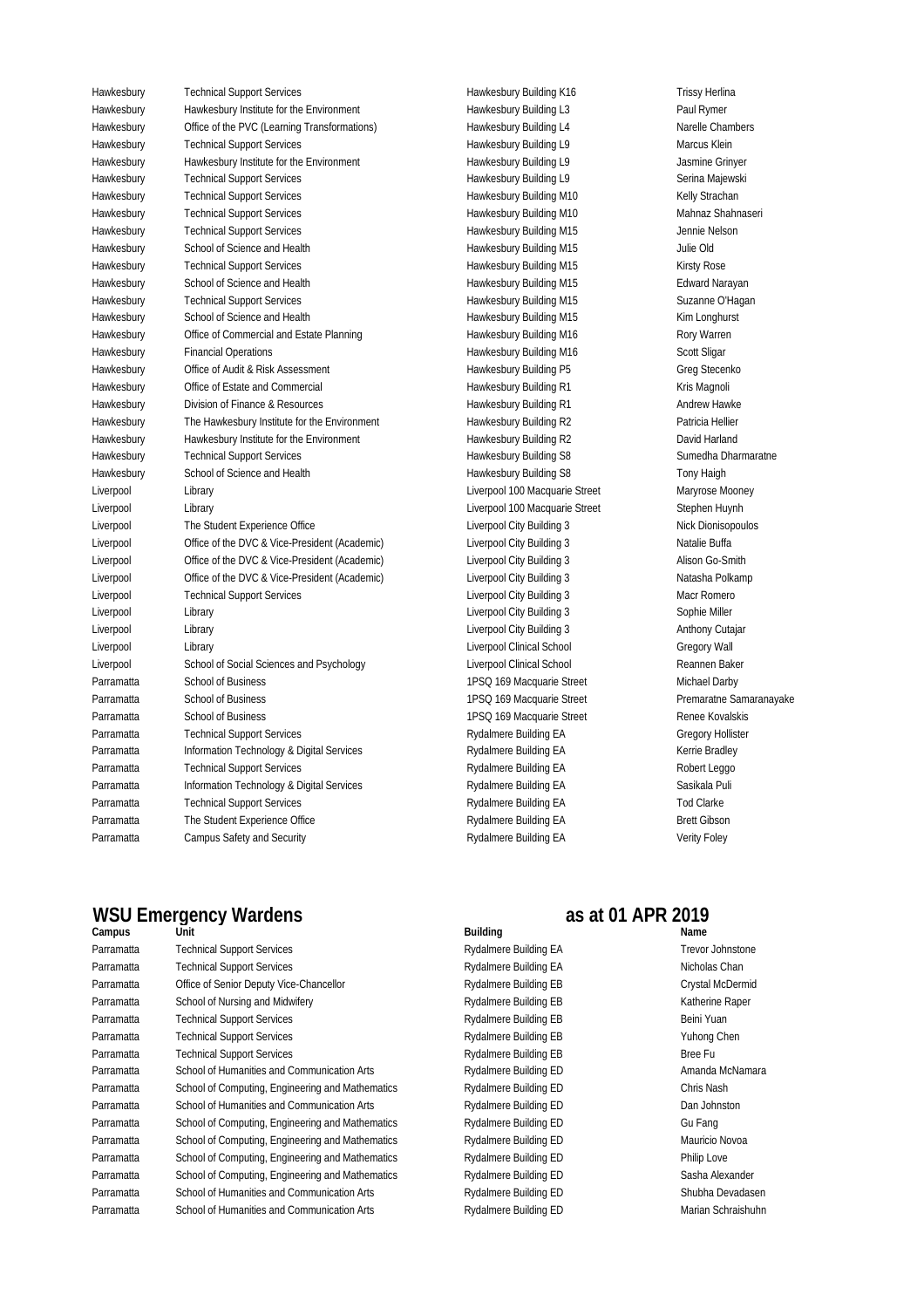| Parramatta | School of Science and Health                       |
|------------|----------------------------------------------------|
| Parramatta | School of Science and Health                       |
| Parramatta | Office of Human Resources                          |
| Parramatta | <b>Technical Support Services</b>                  |
| Parramatta | Office of the Chief Student Experience Officer     |
| Parramatta | The Student Experience Office                      |
| Parramatta | Institute for Culture and Society                  |
| Parramatta | Institute for Culture and Society                  |
| Parramatta | Library                                            |
| Parramatta | Library                                            |
| Parramatta | Library                                            |
| Parramatta | Library                                            |
| Parramatta | Library                                            |
| Parramatta | Library                                            |
| Parramatta | Library                                            |
| Parramatta | School of Humanities and Communication Arts        |
| Parramatta | <b>School of Business</b>                          |
| Parramatta | Writing and Society Research Centre                |
| Parramatta | School of Computing, Engineering and Mathematics   |
| Parramatta | Information Technology & Digital Services          |
| Parramatta | School of Computing, Engineering and Mathematics   |
| Parramatta | School of Science and Health                       |
| Parramatta | <b>Technical Support Services</b>                  |
| Parramatta | School of Science and Health                       |
| Parramatta | School of Science and Health                       |
| Parramatta | School of Science and Health                       |
| Parramatta | <b>School of Business</b>                          |
| Penrith    | <b>Technical Support Services</b>                  |
| Penrith    | <b>Technical Support Services</b>                  |
| Penrith    | Office of the Vice-President, People & Advancement |
| Penrith    | School of Education                                |
| Penrith    | Campus Safety & Security                           |
| Penrith    | School of Education                                |
| Penrith    | Office of Quality and Performance                  |
| Penrith    | <b>Technical Support Services</b>                  |
| Penrith    | The Student Experience Office                      |
| Penrith    | School of Social Sciences and Psychology           |
| Penrith    | Administration                                     |
| Penrith    | School of Communication Arts                       |

Kingswood Building O Sarah Chuah Kingswood Building O John Encarnacao Kingswood Building J **Kingswood Building J** Helena Vea Kingswood Building K **Lorraine Fordham** Kingswood Building K Shoana Smith Kingswood Building K Andrew Boros Kingswood Building K Louise Mcdougall Kingswood Building O Ashley Gentle Rydalmere Building LZ Peter Williams 1PSQ 169 Macquarie Street Amanda Craft Kingswood Building C Noel Burgess Kingswood Building F Mitchell Hart Kingswood Building I and Advancement Couise Eljiz Kingswood Building J **School of Education Kingswood Building J** Leigh Bambury Rydalmere Building ER Guang Hui Deng Rydalmere Building ER Teresa Cheong Rydalmere Building F Thomas Millar Rydalmere Building LZ Herbert Caballero Rydalmere Building LZ Patrice Castignolles Rydalmere Building LZ Peter Leverett Rydalmere Building EN Phyllis Groundwater Rydalmere Building EN Ravinder Manne Rydalmere Building EQ Diane Colmanication Arts Rydalmere Building EQ Rydalmere Building EQ Wayne Fallon Rydalmere Building EQ Suzanne Gapps Rydalmere Building ER Cheryl Murray Rydalmere Building EM Gabriela Coronado Susan Rydalmere Building EN Angela Mendoza Rydalmere Building EN Angelo Vumbaca Rydalmere Building EN Ila Kumar Rydalmere Building EN Maria Jelinek Rydalmere Building EN Paul Jewell Rydalmere Building EH Gary Dennis Rydalmere Building EHA Kris Ambrose Rydalmere Building EHa Alpesh Patel Rydalmere Building EJ Kaylene Bailey Rydalmere Building EJ Sunita Prasad Rydalmere Building EM Cheryl D'Cruz Rydalmere Building EH Debbie McFarlane

## WSU Emergency Wardens<br> **Campus** as at 01 APR 2019<br> **Building**

| Campus  | Unit                                                | <b>Building</b>      | Name                  |
|---------|-----------------------------------------------------|----------------------|-----------------------|
| Penrith | Office of the PVC (Digital Futures)                 | Kingswood Building O | Peter Steele          |
| Penrith | Library                                             | Kingswood Building O | Renae Payne           |
| Penrith | Office of the Pro Vice Chancellor (Digital Futures) | Kingswood Building O | Jane Box              |
| Penrith | School of Social Sciences and Psychology            | Kingswood Building P | Melissa Maucort       |
| Penrith | School of Social Sciences and Psychology            | Kingswood Building P | Sonya O'Shanna        |
| Penrith | Office of Estate and Commercial                     | Kingswood Building R | <b>Richard Trost</b>  |
| Penrith | Library                                             | Kingswood Building T | Anita Ozols           |
| Penrith | Library                                             | Kingswood Building T | Cheryl Harris         |
| Penrith | Library                                             | Kingswood Building T | Emma Boddington       |
| Penrith | Library                                             | Kingswood Building T | Jasmine Wilson        |
| Penrith | Library                                             | Kingswood Building T | Jeffrey Har           |
| Penrith | Library                                             | Kingswood Building T | Joshua Hupalo         |
| Penrith | Library                                             | Kingswood Building T | Kaysha Carroll        |
| Penrith | Library                                             | Kingswood Building T | Linda Nixon           |
| Penrith | Library                                             | Kingswood Building T | Linda Thornely        |
| Penrith | Library                                             | Kingswood Building T | Lynette Morrison      |
| Penrith | Library                                             | Kingswood Building T | Rana Katene           |
| Penrith | Library                                             | Kingswood Building T | <b>Tracey Tishler</b> |
| Penrith | Library                                             | Kingswood Building T | <b>Tracy Donelly</b>  |
| Penrith | Library                                             | Kingswood Building T | Vajira Weerakoon      |
| Penrith | Library                                             | Kingswood Building T | Ashleigh Watson       |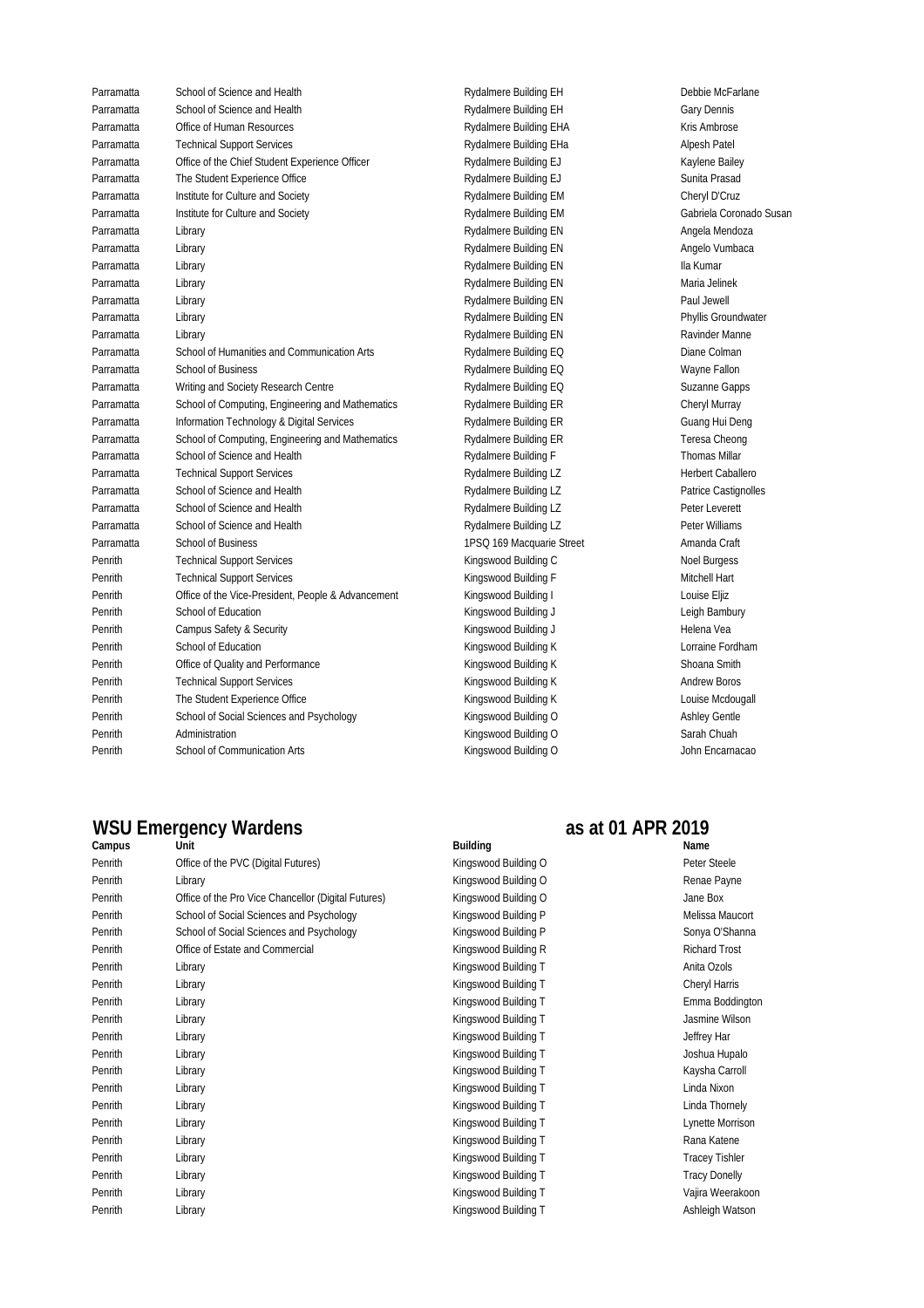Penrith Kingswood Building T Library Jo EvansPenrith Kingswood Building T Library Ria Hamblett Penrith Kingswood Building U The Student Experience Office Radhika Bhandari Penrith The Student Experience Office **Internal Constructs Constructs Constructs** Kingswood Building U and The Student Howel Penrith Kingswood Building U The Student Experience Office Jenelle Wilson Penrith Kingswood Building U The Student Experience Office Alison Anderson Penrith The Student Experience Office Community Carolyn Love Carolyn Love Carolyn Love Penrith Student Systems and Records Cherri Bracken Cherri Bracken (Cherri Bracken Cherri Bracken Cherri Bracken Penrith The Student Experience Office Kingswood Building U Diana Ho Penrith Kingswood Building U The Student Experience Office Lisa Field Penrith Find The Student Experience Office The Student Control of the Student Gilliver Control of the Student Gilliver Student Gilliver Penrith Kingswood Building U The Student Experience Office Duncan Mcculloch Penrith School of Computing, Engineering and Mathematics Kingswood Building XB Ali Hellany Penrith School of Computing, Engineering and Mathematics Kingswood Building XB and the School of Computing Zhu Penrith School of Computing, Engineering and Mathematics Kingswood Building XB Jamal Rizk Penrith Kingswood Building XB Information Technology & Digital Services Jim Wu Penrith School of Computing, Engineering and Mathematics Kingswood Building XB Jonathan Vincent Penrith School of Computing, Engineering and Mathematics Mangswood Building XB and the Mahmood Nagrial Penrith School of Computing, Engineering and Mathematics Kingswood Building XB Computing At Careng Penrith School of Computing, Engineering and Mathematics Kingswood Building XB and Mathematics Ragbir Bhathal Penrith School of Computing, Engineering and Mathematics Kingswood Building XB Surendra Shrestha Penrith School of Computing, Engineering and Mathematics Kingswood Building XB National Dipul Gunawardana Penrith Gechnical Support Services (Person and Alexandre Control of Kingswood Building XB and the Upul Jayamaha Penrith Kingswood Building XB SCEM Sara Baker Penrith Deans Unit School of Computing, Engineering & Math Kingswood Building XB Darshik Kumar Darshik Kumar Penrith **Technical Support Services and Community** Kingswood Building XC Murray Bolden Murray Bolden Penrith Kingswood Building XC Technical Support Services Ranjith Ratnayake Penrith Kingswood Building XC Centre for Infrastructure Engineering Robert Marshall Penrith **Centre for Infrastructure Engineering School Example School Building XC Zac White** Penrith Sand Information Technology & Digital Services (Marktan Schood Building Y North Marktan Schood Building Y Penrith General Support Services (The Control of Microsoft Building Y Alice Semblante Semblante Penrith Kingswood Building Z Technical Support Services Lam Nguyen Penrith Kingswood Building Z Technical Support Services Matthew Kessanis Penrith Kingswood Building Z Technical Support Services Ajak Deng

## **WSU Emergency Wardens as at 01 APR 2019**

| Campus  | Unit                                               | <b>Building</b>              | Name               |
|---------|----------------------------------------------------|------------------------------|--------------------|
| Penrith | <b>SCEM</b>                                        | Kingswood Building Z         | <b>Ashley</b>      |
| Penrith | <b>Technical Support Services</b>                  | Kingswood Building Z         | Mose:              |
| Penrith | <b>Technical Support Services</b>                  | Kingswood Building Z         | Kiran              |
| Penrith | <b>Technical Support Services</b>                  | Kingswood Building Z         | Zader              |
| Penrith | Office of Human Resources                          | Werrington North Building AA | Jessic             |
| Penrith | Office of Human Resources                          | Werrington North Building AA | Stever             |
| Penrith | Office of Marketing and Communication              | Werrington North Building AD | Barba              |
| Penrith | Office of Human Resources                          | Werrington North Building AE | Shelle             |
| Penrith | Office of Human Resources                          | Werrington North Building AA | Kathy              |
| Penrith | Office of Human Resources                          | Werrington North Building AA | Ted W              |
| Penrith | Office of Human Resources                          | Werrington North Building AA | Stever             |
| Penrith | Office of Governance Services                      | Werrington North Building AD | Debbi              |
| Penrith | Office of Marketing and Communication              | Werrington North Building AD | John I             |
| Penrith | Office of the PVC (Learning Transformations)       | Werrington North Building AD | Sharo              |
| Penrith | Office of Human Resources                          | Werrington North Building AE | Kate F             |
| Penrith | Office of Human Resources                          | Werrington North Building AE | Laure              |
| Penrith | Office of Marketing and Communication              | Werrington North Building AF | Heath              |
| Penrith | Office of PVC (Engagement & ATSI Leadership)       | Werrington North Building AG | Kim Ja             |
| Penrith | Office of the Vice-President, People & Advancement | Werrington North Building AG | Leone              |
| Penrith | Office of Marketing and Communication              | Werrington North Building AG | Sophi              |
| Penrith | Office of Marketing and Communication              | Werrington North Building AH | Lisa-N             |
| Penrith | Office of ATSI Employment and Engagement           | Werrington North Building Al | Meliss             |
| Penrith | <b>Complaints Resolution Unit</b>                  | Werrington North Building AJ | Edith <sup>-</sup> |
| Penrith | Information Technology & Digital Services          | Werrington South Building BA | Claire             |
| Penrith | MARCS Institute for Brain, Behaviour & Development | Werrington South Building BA | Diego              |
| Penrith | Research, Engagement, Development & Innov (REDI)   | Werrington South Building BA | Benjar             |

Werrington South Building BA Diego Felipe Ulloa Werrington South Building BA Benjamin Dowswell Werrington North Building AG Leone King Werrington North Building AG Sophie Binovec Werrington North Building AH Lisa-Marie Berta Werrington North Building AI Melissa Williams Werrington North Building AJ **Edith Taylor** Werrington South Building BA Claire Dougan Werrington North Building AD John H Gonzaga Werrington North Building AD Sharon Short Werrington North Building AE Kate Roloff Werrington North Building AE Lauren Marsh Werrington North Building AF Heather Winter Werrington North Building AG Kim Jarvis Werrington North Building AD Barbara Stephens Werrington North Building AE Shelley Cootes Werrington North Building AA Kathy Adam-Cross Werrington North Building AA Ted Webber Werrington North Building AA Steven Easther Werrington North Building AD Debbie Taylor Kingswood Building Z Ashley Berthold Kingswood Building Z Moses Oyeku Kingswood Building Z Kiran Kc Kingswood Building Z **Zadeh, Ali Ghari Zadeh** Werrington North Building AA Jessica Nour Werrington North Building AA Steven Easther